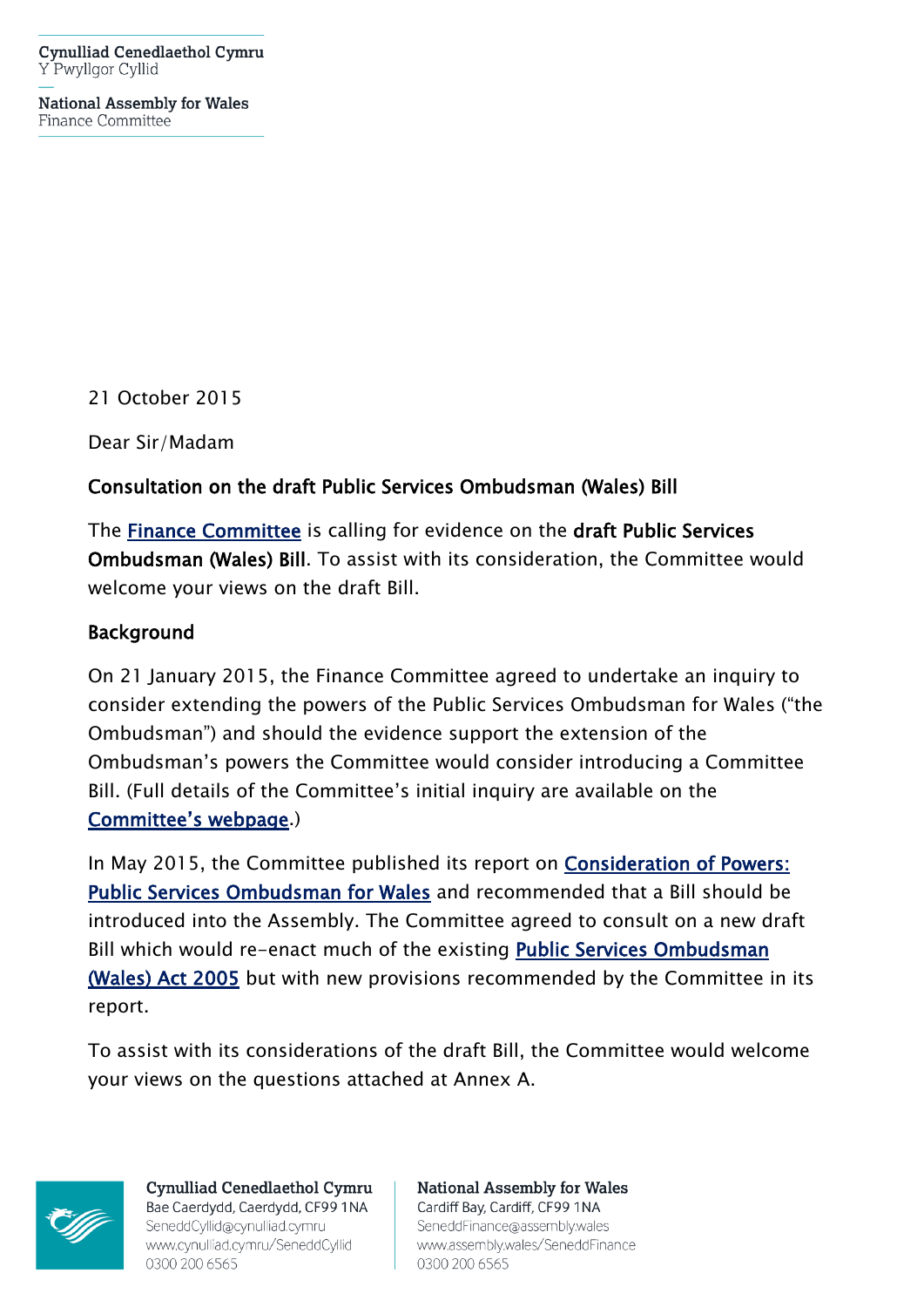## **Invitation to contribute to the inquiry**

The Committee welcomes responses in Welsh or English from both individuals and organisations and will hold oral evidence sessions in due course.

Submissions should be no longer than five sides of A4, with numbered paragraphs, and should focus on matters set out below. Please see **[guidance for](http://www.assembly.wales/en/bus-home/committees/Pages/Providing-evidence-for-committees.aspx)  [those providing evidence for committees](http://www.assembly.wales/en/bus-home/committees/Pages/Providing-evidence-for-committees.aspx)**.

If you wish to submit evidence, please send an electronic copy (preferably a word version) of your submission to **[SeneddFinance@Assembly.Wales](mailto:SeneddFinance@assembly.wales)**

Alternatively, you can write to:

Committee Clerk Finance Committee National Assembly for Wales Cardiff Bay, CF99 1NA.

Submissions should arrive by **18 January 2016**. It may not be possible to take into account responses received after this date.

The Committee would be grateful if you could forward a copy of this letter to any individuals or organisations that might like to contribute to the review. A copy of this letter will be placed on the National Assembly's website with an open invitation to submit views.

## **Disclosure of Information**

The Assembly's **[policy on disclosure of information](http://www.assembly.wales/en/help/privacy/Pages/help-inquiry-privacy.aspx)** is available, please ensure that you have considered these details carefully before submitting information to the Committee. Alternatively a hard copy of this policy can be requested by contacting the Clerk (Leanne Hatcher 0300 200 6343).

Yours sincerely

Joseph Dario

**Jocelyn Davies AC / AM Cadeirydd / Chair**

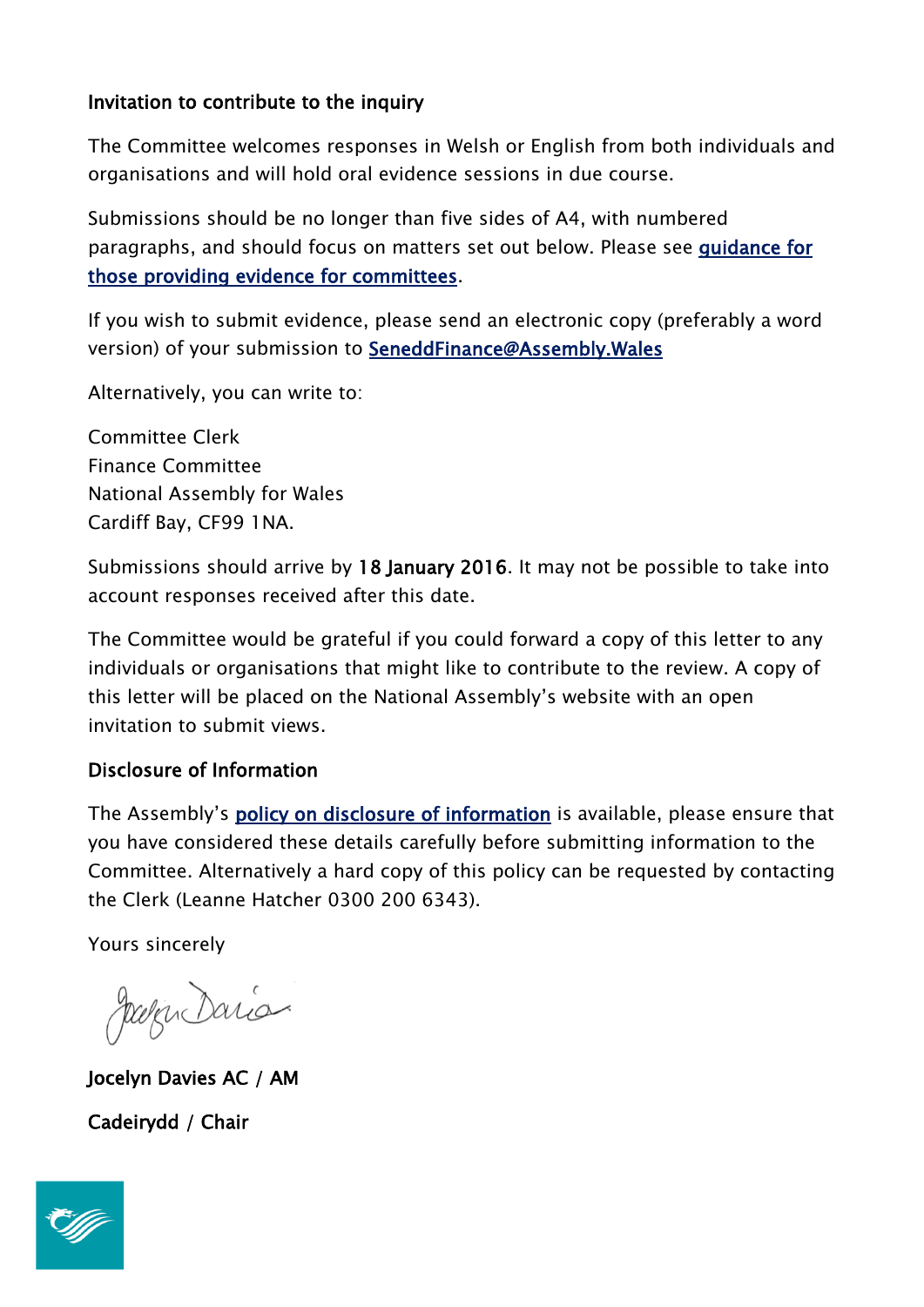# Annex A Consultation questions

Please comment on as many of the questions as relevant to you/your organisation, providing an explanation of each answer given:

## General

- **01.** Would the draft Bill improve the effectiveness of the role of the Ombudsman? If so how?
- **02.** What, if any, are the potential barriers to implementing the provisions of the draft Bill? Does the draft Bill take sufficient account of them?
- **03.** Are there any unintended consequences arising from the draft Bill?
- **04.** At what point should the impact of this legislation be evaluated?
- Power to investigate on own initiative
- **05.** Do you have any comments on the new power in section 4?
- **06.** Does the inclusion of this power raise any unintended consequences in the rest of the draft Bill?
- **07.** With whom should the Ombudsman consult under section 4(2)?
- **08.** Should the Ombudsman have the power to initiate an investigation based on action that took place prior to the draft Bill/Act receiving Royal Assent (see section 4(4))? If so, should there be a cut-off point, beyond which the Ombudsman should not carry out an own initiative investigation?
- **09.** What kind of issues should be included in the criteria for own initiative investigations under section 5?
- **10.** What kind of evidence should be available to the Ombudsman to justify an own initiative investigation (see section 5(2))?

## Who can complain

**11.** Do you have any comments on the new definition of "member of the public" in section 7(2)?

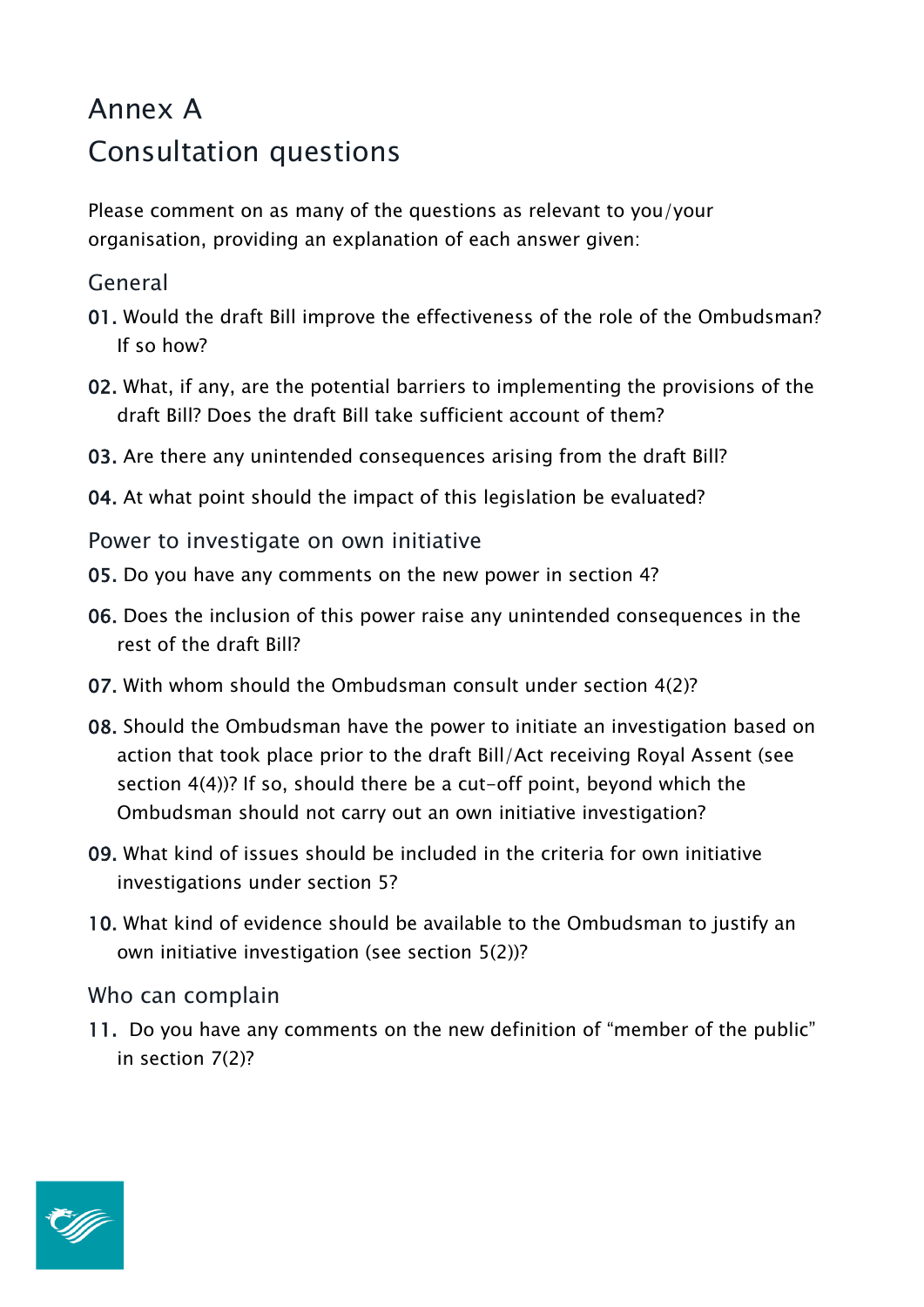Requirements for complaints made and referred to the Ombudsman

- **12.** Do you have any comments on the new requirements for complaints made to the Ombudsman in section 8?
- **13.** How should the proposed guidance for making a complaint to the Ombudsman be published and what formats should be available?

# Matters which may be investigated

- **14.** Do you have any comments on the new provision enabling the Ombudsman to investigate the whole complaint when a combination of treatment has been received by public and private health services providers (see sections 10(1)(d) and 10(2))?
- **15.** Does section 10(2) adequately cover anyone who has received a combination of public and private treatment?
- **16.** Does the broadening of the matters which may be investigated in section 10(2) raise any unintended consequences in the rest of the draft Bill?
- **17.** Is the definition of "private health services" in section 71 broad enough to cover anyone who has received a combination of public and private treatment?
- **18.** Should the Ombudsman have powers to recover costs incurred in investigating private health services?
- **19.** Do you have any comments on the new definition of "family health service provider in Wales" in section 71, which is intended to capture, for example, a GP practice as a whole rather than just an individual GP?

## Investigation procedure and evidence

- **20.** Do you have any comments on the procedure set out in section 16, in so far as it relates to the procedure for conducting an own initiative investigation?
- **21.** Should the Ombudsman's power in relation to obtaining information, documents, evidence and facilities also apply to own initiative investigations and investigations into private health services (see section 17)?

# Listed Authorities

**22.** Do you have any comments on the restrictions on power to amend Schedule 3 (see section 30(2) in particular), which are significantly narrower than the restrictions found in the 2005 Act?

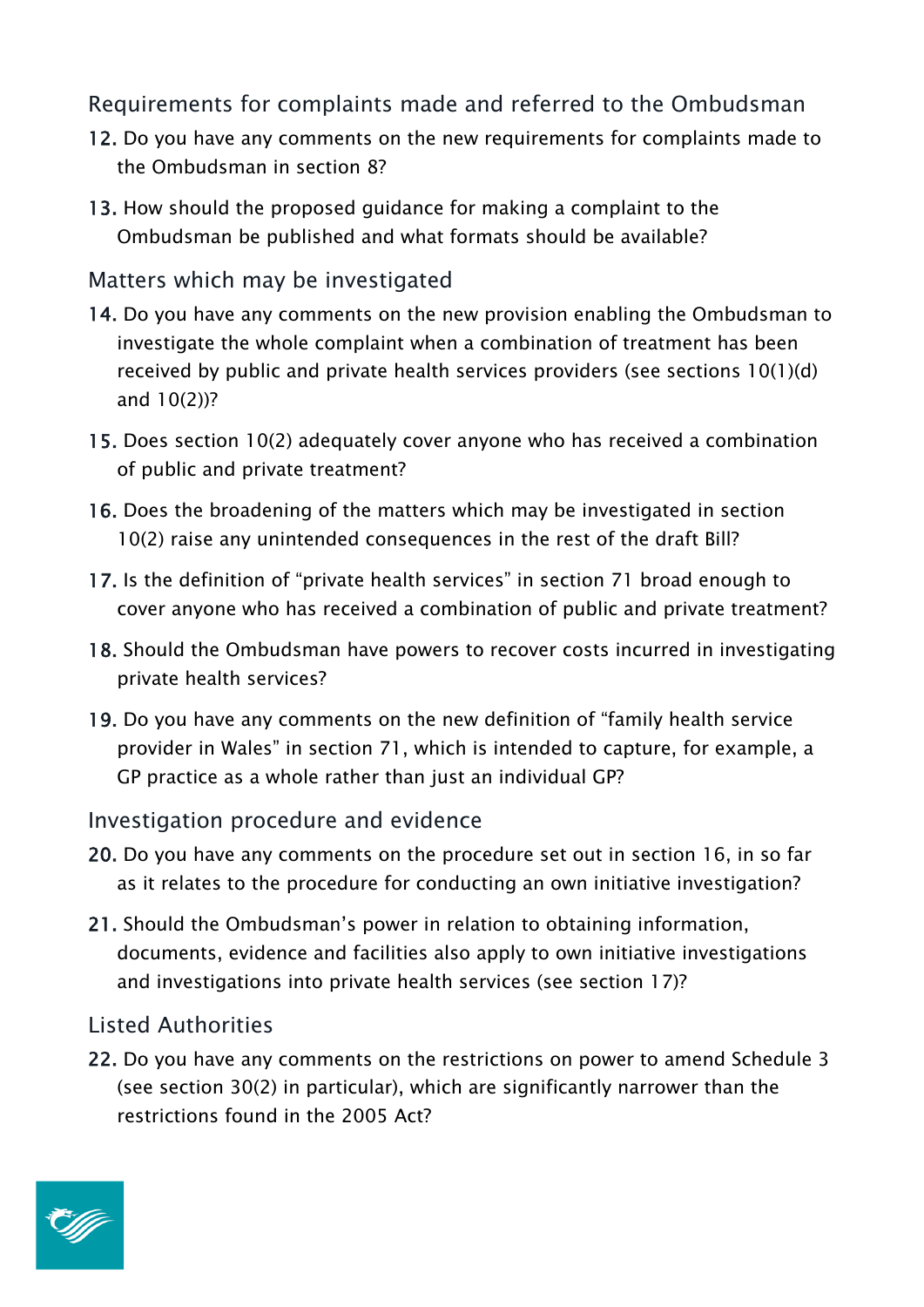**23.** Are there any other bodies that should be included in the list in Schedule 3 'Listed Authorities'?

## Complaints-Handling

- **24.** Do you have any comments on sections 33 39 (which mirror sections 16A to 16G of the Scottish Public Services Ombudsman Act 2002)?
- **25.** Is section 38(b) adequate to allow listed authorities to comply with their duties under other enactments, such as Freedom of Information duties?
- Part 4: Investigation of complaints relating to other persons: social care and palliative care
- **26.** Should Part 4 remain a standalone Part? Or should such investigations be brought within the Part 3 investigations process?
- **27.** If Part 4 should be brought within Part 3, are there any specific elements of Part 4 that should survive? Or can a blanket approach be applied?
- Part 5: Investigations: supplementary
- **28.** Do you have any comments on sections 62, 63 and 64, which provide for joint and collaborative working with specified Commissioners and the Auditor General for Wales?
- **29.** Should sections 62 and 63 cover future Commissioners that may be created by the Assembly, including the Future Generations Commissioner for Wales?
- **30.** Are there any further technical changes required in Part 5 of the draft Bill, to reflect the broadening of matters which may be investigated?

## Appointment etc

- **31.** The provisions of paragraphs 5 to 8 of Schedule 1 (disqualification) reflect largely the current provisions in the 2005 Act. Do these provisions require updating?
- **32.** Paragraph 7 of Schedule 1 provides that a person who has ceased to hold office as the Ombudsman or as an acting Ombudsman is disqualified from a list of roles (listed in paragraph 7(1)) for a period of two years. Is the two year period appropriate?
- **33.** Do you have any comments on the matters which are included within "paid office" in paragraph 8 of Schedule 1?